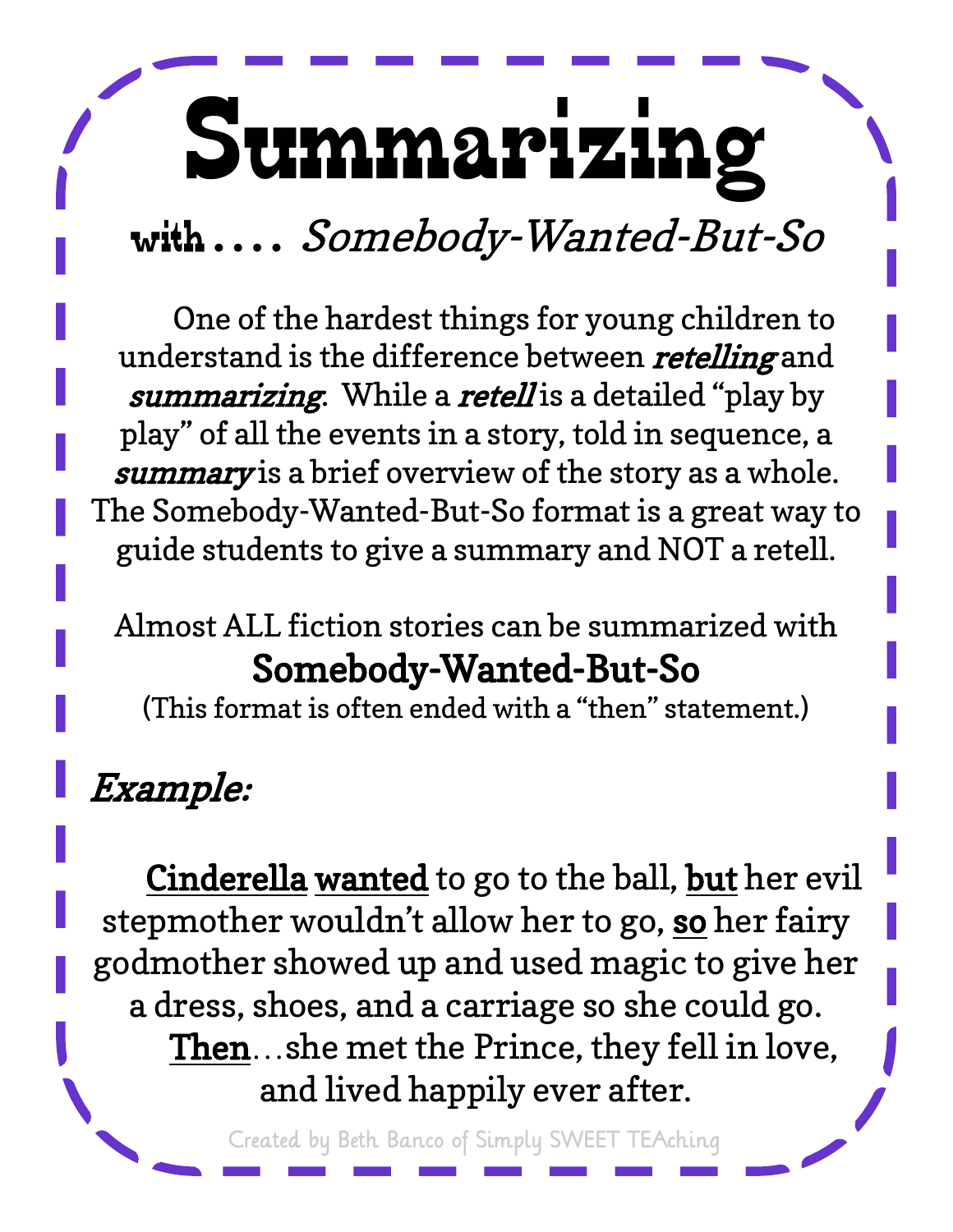# Somebody

Who is the main character?

Wanted

What does the character want or what is the character's goal?

# But

What is the problem in the story or what is keeping the character from his/her goal?

## So

What is the solution to the problem or how does the character reach his/her goal?

## Then…

How does the story end?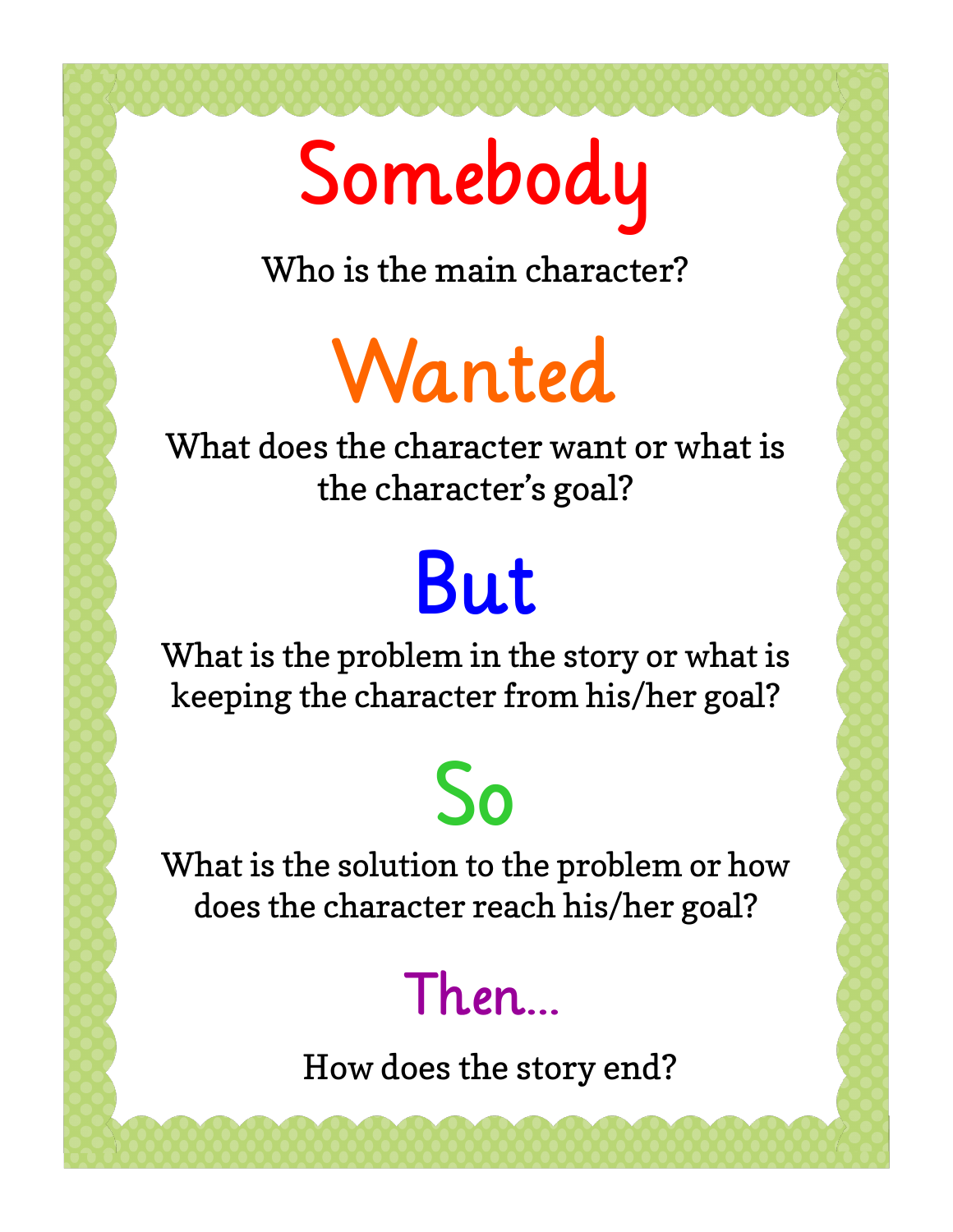



### Somebody

#### Little Red Riding Hood

**Wanted** 

wanted to take her Granny some treats…

But

**So** 

but she met a wolf who tricked her by locking her Granny up and pretending to be Granny so he could eat her...

so Little Red got away and a woodcutter who was working nearby killed the wolf…

Then Little Red saved her Granny and they lived happily ever after….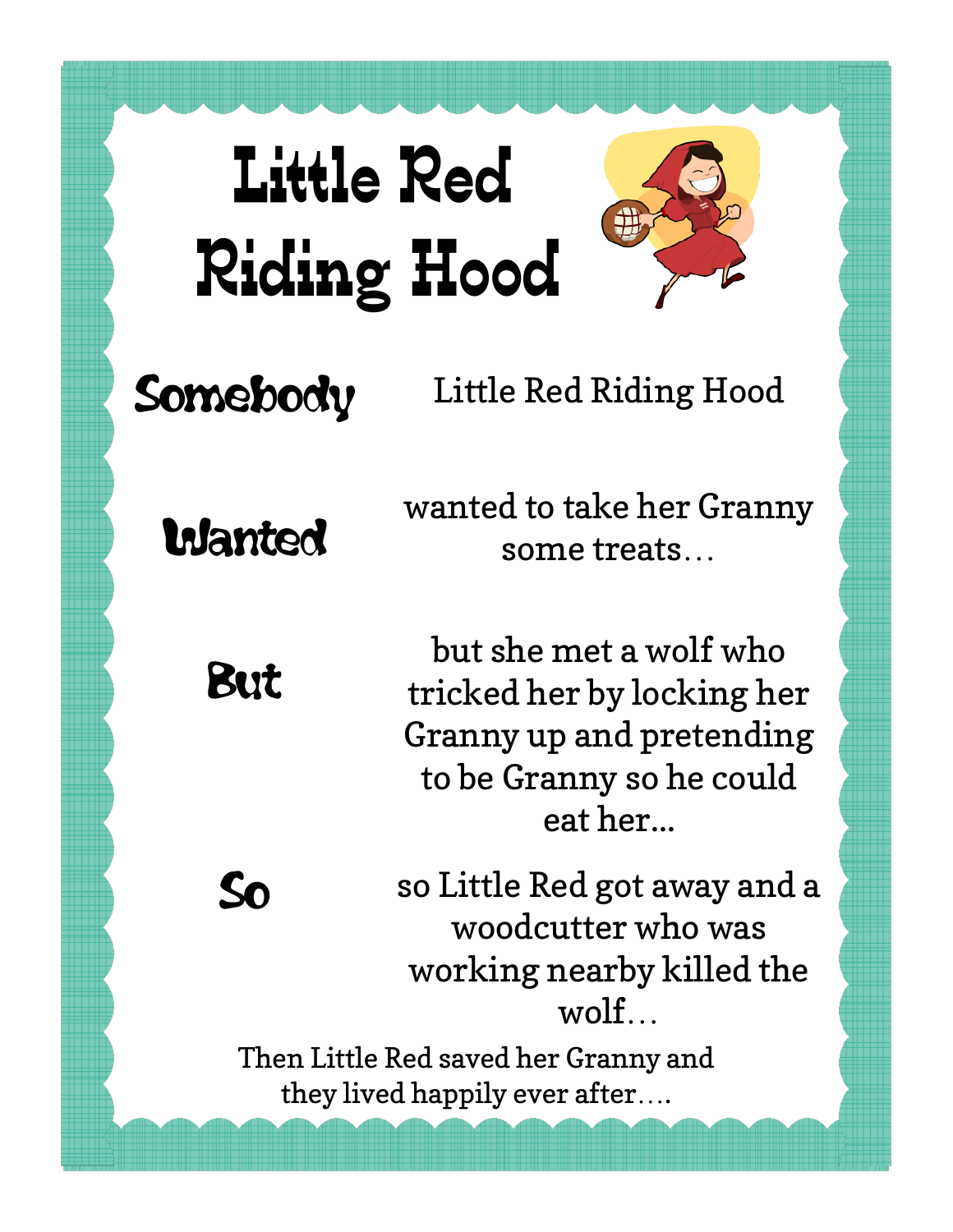| Name                   | Date ______ |
|------------------------|-------------|
| Somebody-Wanted-But-So |             |
| Somebody               |             |
| Wanted                 |             |
|                        |             |
| <b>But</b>             |             |
| So                     |             |
| Then                   |             |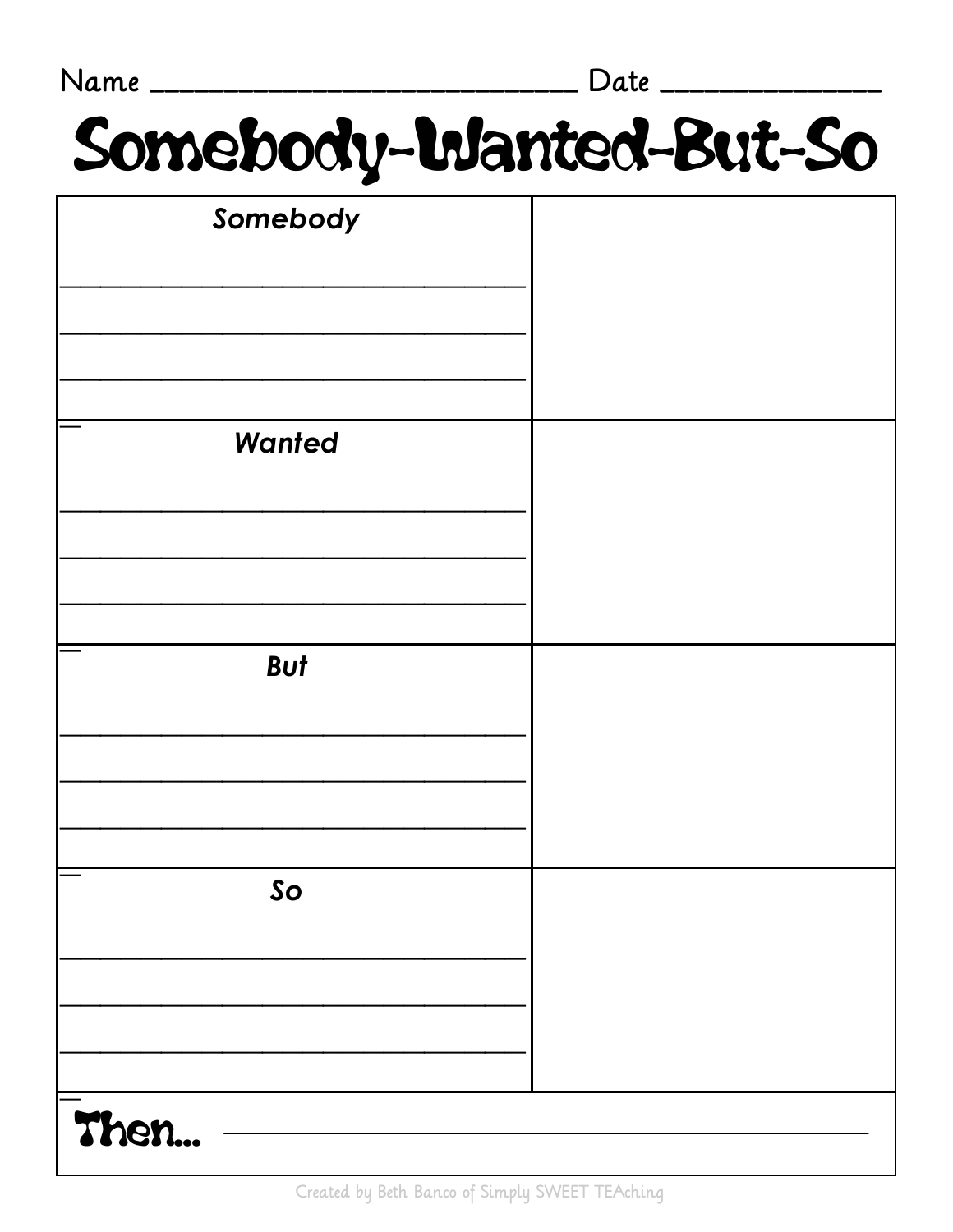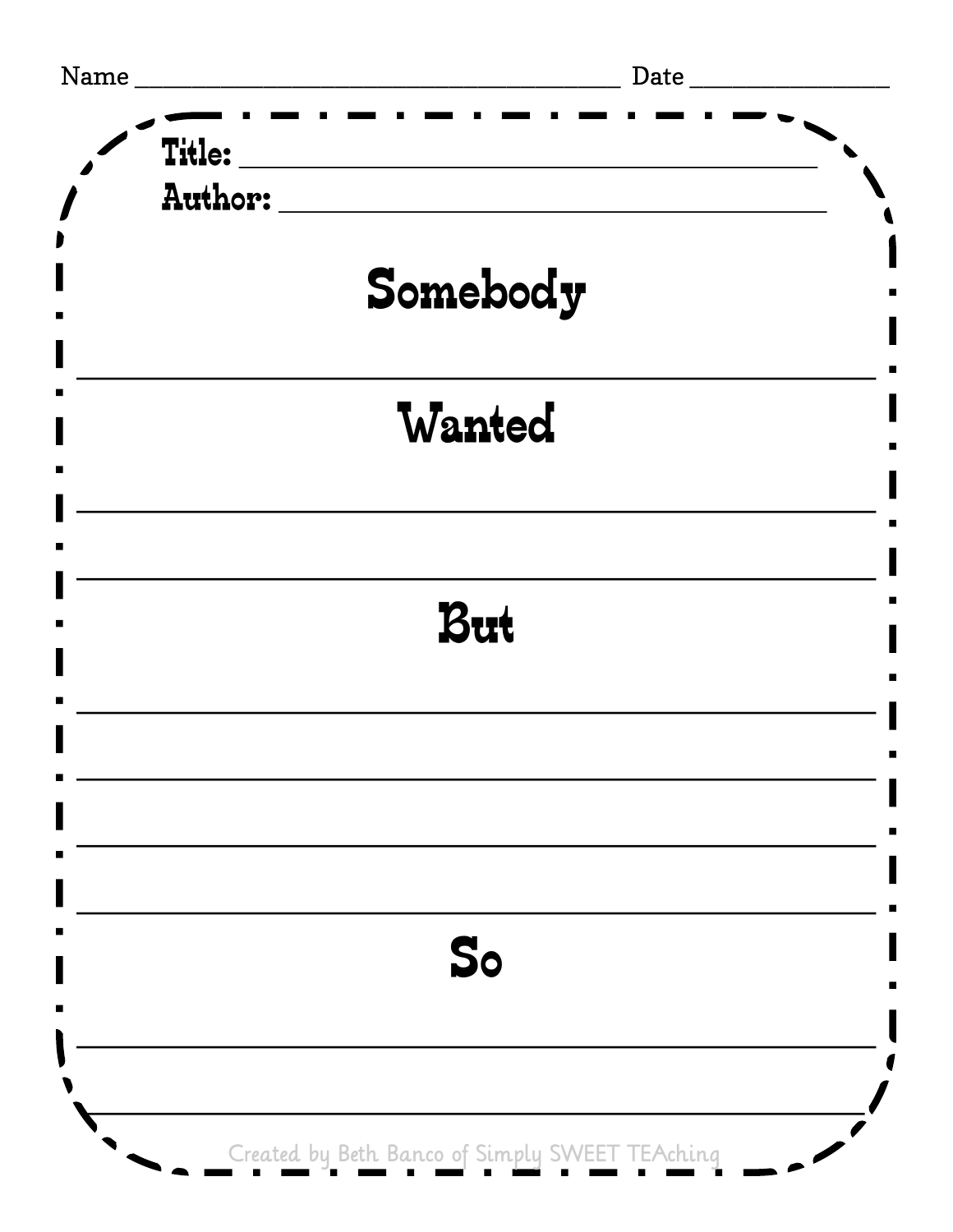| Name ____________________________ | Date ________________ |
|-----------------------------------|-----------------------|
| <u>Somebody</u>                   |                       |
| Wanted                            |                       |
|                                   |                       |
| <b>But</b>                        |                       |
|                                   |                       |
| $So$                              |                       |
|                                   |                       |
| Then                              |                       |

Created by Beth Banco of Simply SWEET TEAching